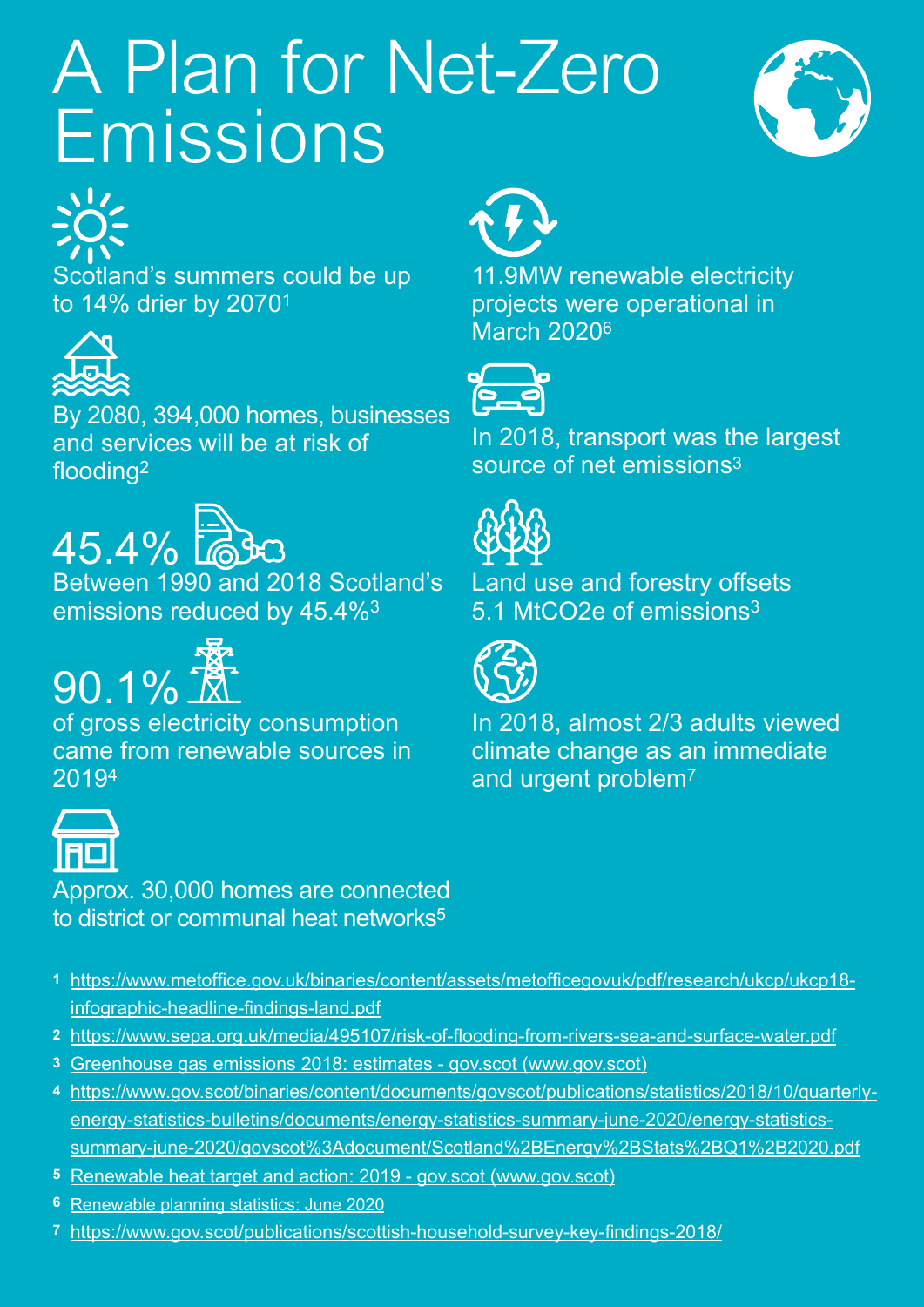### *A Plan for Better Greener Places*



#### 1,549 years **Ph**

Scottish vegetation removed enough air pollution in 2017 to save 1,549 years of life1



 $11\%$ 

with extinction4

The abundance and distribution of Scotland's species has on average declined over recent decades<sup>4</sup>

'There has been no let up in the net loss of nature in Scotland' – 11% of species in Scotland are threatened



Scotland has 10,926ha of derelict and urban vacant land and over 2,000 historic buildings at risk2

There are 37 Business Improvement Districts in Scotland3 37

- **1** [https://www.ons.gov.uk/economy/environmentalaccounts/articles/](https://www.ons.gov.uk/economy/environmentalaccounts/articles/scottishnaturalcapitalaccounts/2020) [scottishnaturalcapitalaccounts/2020](https://www.ons.gov.uk/economy/environmentalaccounts/articles/scottishnaturalcapitalaccounts/2020)
- **2** <https://www.gov.scot/publications/scottish-vacant-derelict-land-survey-2019/pages/2/>
- **3** [https://www.scotlandstowns.org/scotland\\_s\\_improvement\\_districts\\_new\\_national\\_vision\\_for\\_](https://www.scotlandstowns.org/scotland_s_improvement_districts_new_national_vision_for_town_centres_unveiled#:~:text=Scotland%E2%80%99s%20Improvement%20Districts%20is%20a%20new%20organisation%2C%20and,Districts%20in%20Scotland.%20For%20more%20information) [town\\_centres\\_unveiled#:~:text=Scotland%E2%80%99s%20Improvement%20Districts%20is%20](https://www.scotlandstowns.org/scotland_s_improvement_districts_new_national_vision_for_town_centres_unveiled#:~:text=Scotland%E2%80%99s%20Improvement%20Districts%20is%20a%20new%20organisation%2C%20and,Districts%20in%20Scotland.%20For%20more%20information) [a%20new%20organisation%2C%20and,Districts%20in%20Scotland.%20For%20more%20in](https://www.scotlandstowns.org/scotland_s_improvement_districts_new_national_vision_for_town_centres_unveiled#:~:text=Scotland%E2%80%99s%20Improvement%20Districts%20is%20a%20new%20organisation%2C%20and,Districts%20in%20Scotland.%20For%20more%20information)[formation%2C%20visit%20www.improvementdistricts.scot](https://www.scotlandstowns.org/scotland_s_improvement_districts_new_national_vision_for_town_centres_unveiled#:~:text=Scotland%E2%80%99s%20Improvement%20Districts%20is%20a%20new%20organisation%2C%20and,Districts%20in%20Scotland.%20For%20more%20information)
- **4** [State of Nature Scotland Report](https://www.nature.scot/sites/default/files/2019-10/State-of-nature-Report-2019-Scotland-full-report.pdf)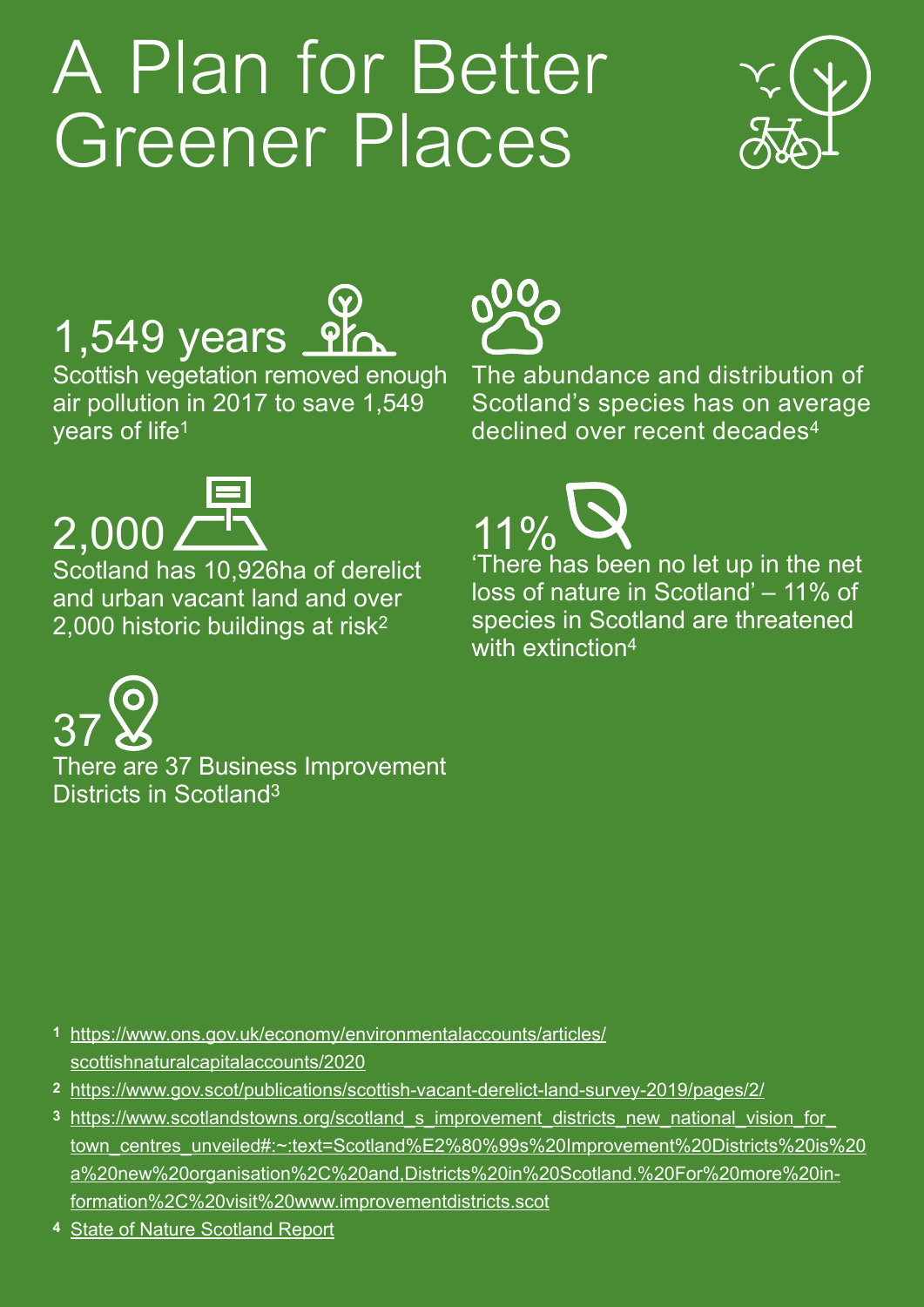# *A Plan for Resilient Communities*





83% of households are in urban areas1



forecast increase in people over 75 over the next 25 years<sup>2</sup>

#### 5 minutes

Almost two thirds of adults live within a 5 minute walk to their nearest greenspace. Adults in less deprived areas are typically closer to green space than those in more deprived areas1



People living in accessible or remote rural areas are more likely to be satisfied with their neighbourhood (69% and 77%) than those in cities (53%)1



Private rented homes grew from 5% in 1999 to 14% in 20181



of adults in 10% most deprived areas rated their neighbourhood as a very good place to live, compared to 78% of the 10% least deprived areas<sup>1</sup>

adults reported experiencing 1 in 5



loneliness1

There is five times as much community owned land in Scotland compared to 1990 – 209,810ha in 20183

- **1** <https://www.gov.scot/publications/scottish-household-survey-key-findings-2018/>
- **2** <https://news.gov.scot/news/scotlands-population-is-projected-to-increase-and-age>
- **3** <https://www.gov.scot/publications/community-ownership-scotland-2018/>